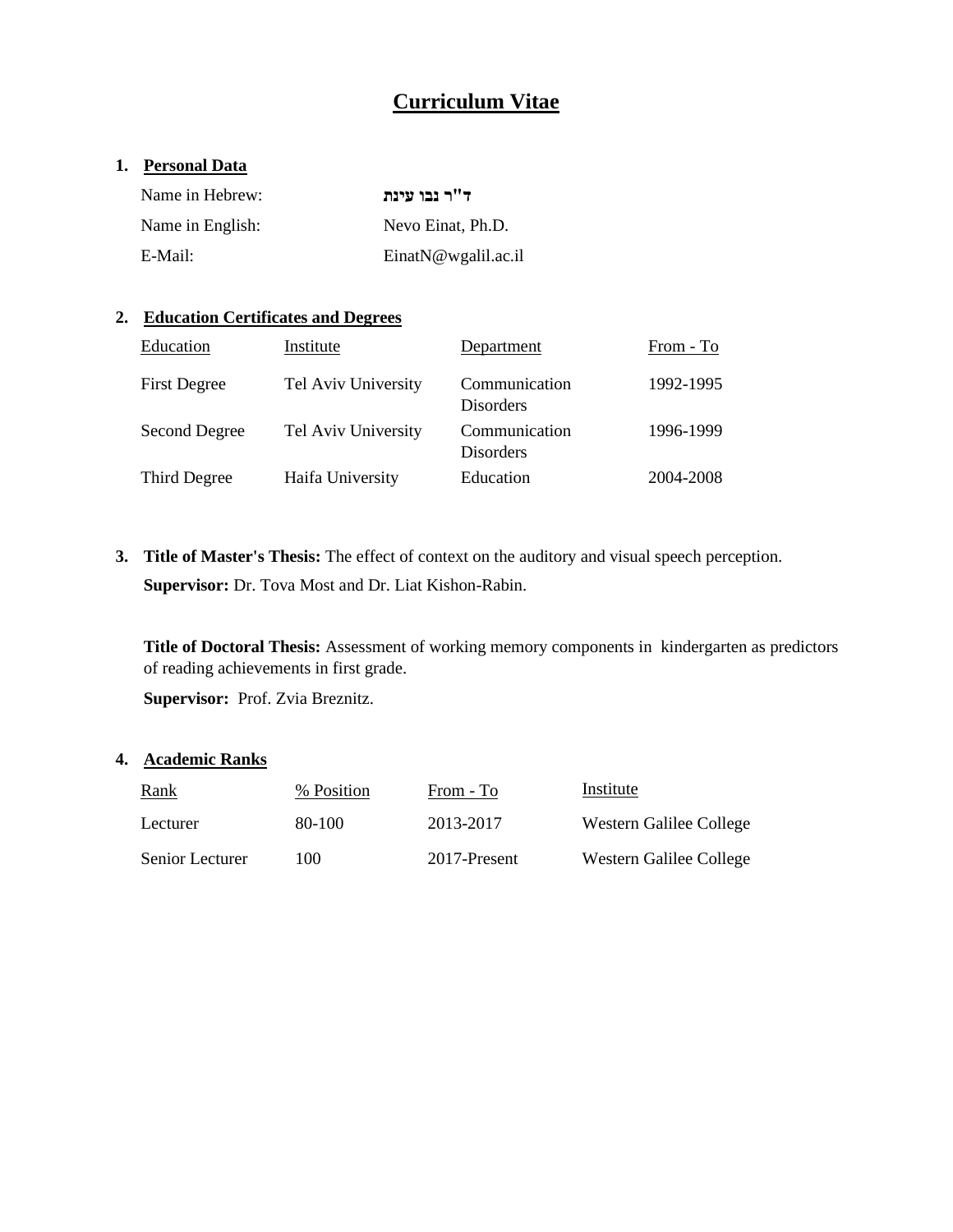## **5. Grants and Awards**

| Year      | Name of Grant/Award                                                               |
|-----------|-----------------------------------------------------------------------------------|
| 2009-2011 | Research Authority Post-Doc Fellowship. University of Haifa. 60,000<br><b>NIS</b> |
| 2015      | Excellent Lecturer. Western Galilee College. 14,000 NIS                           |
| 2019      | Excellent Lecturer. Western Galilee College. 25,000 NIS                           |

## **6. Active Participation in Conferences (Only from 2001)**

| Date   | Name of<br>Conference                                             | Place of<br>Conference     | <b>Subject of Lecture/Discussion</b>                                                                | Role                  |
|--------|-------------------------------------------------------------------|----------------------------|-----------------------------------------------------------------------------------------------------|-----------------------|
| 7.2011 | The Israeli Society<br>of Occupational<br>Therapy                 | Tel Aviv,<br><b>Israel</b> | Are the playing rules changing?<br>Multi-discipline group treatment<br>for improving social skills  | Presenter of<br>paper |
| 3.2012 | The Third Learning<br>Disabilities and<br>Attention<br>Conference | Acre, Israel               | Working memory and learning<br>abilities                                                            | Presenter of<br>paper |
| 3.2014 | The Fifth Learning<br>Disabilities and<br>Attention<br>Conference | Acre, Israel               | Language impairments and<br>learning impairments: Only a<br>semantic difference?                    | Presenter of<br>paper |
| 3.2015 | The Sixth Learning<br>Disabilities and<br>Attention<br>Conference | Acre, Israel               | Reading motivation and reading<br>abilities                                                         | Presenter of<br>paper |
| 4.2016 | <b>AERA</b>                                                       | Washington, U<br><b>SA</b> | Developmental Aspects of<br>Young Children's Motivation to<br>Read                                  | Presenter of<br>paper |
| 5.2018 | Athens Institute for<br><b>Education</b> and<br>Research          | Athens,<br>Greece          | A Joint-Interactive Storybook<br>Intervention Program for<br>preschool and Kindergarten<br>Children | Presenter of<br>paper |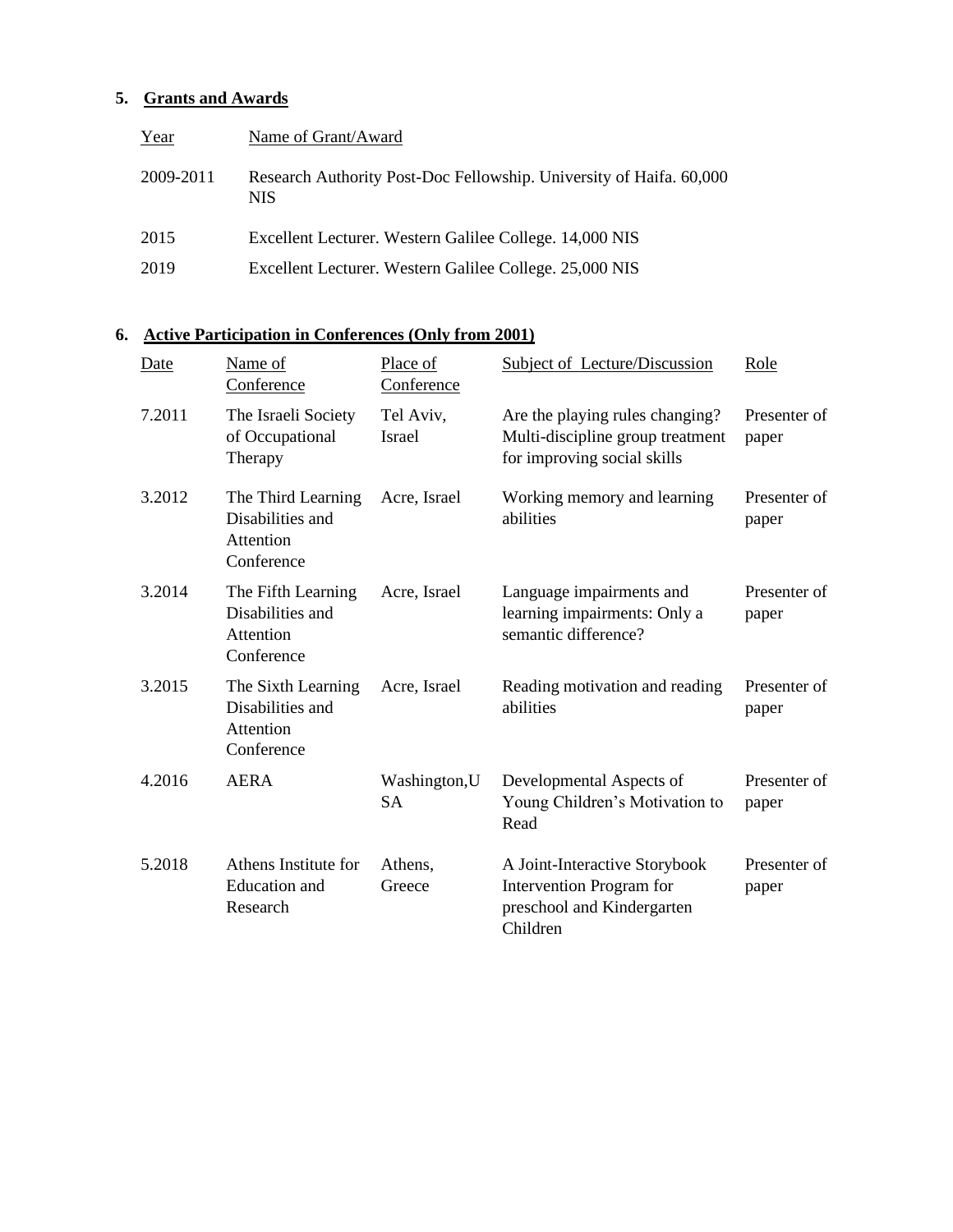## **7. Positions Held**

| From-To      | Institute               | Position        | % Position |
|--------------|-------------------------|-----------------|------------|
| 2013-2017    | Oranim College          | Lecturer        | 20         |
| 2013-Present | Western Galilee College | Lecturer        | 80-100     |
| 2017-Present | Western Galilee College | Head of litercy | 100        |

## **8. Additional Professional Experience (Public Positions)**

1995-Present: Speech and language pathologist (SLP) in the Ministry of Education. As a SLP I work with children who exhibit speech, language and communication difficulties and guide their teachers, about how to enhance language and communication in the educational curriculum. During my career, I have gained extensive clinical experience with children of all ages (preschoolers, kindergarteners and students in elementary school), from different population, such as cerebral palsy, hearing impaired, learning disabilities and specific language impairment.

2006-Present – Lecturer for teachers in their continuing education program in the fields of early literacy and language.

2013-Present – Leading programs for academic involvement in the community in the city of Acre: Cultivating language among kindergarten children in Acre; Parents project- Cultivating parent's awareness of a literate environment; Language improvement program for low achievers first graders in Acre.

2018-Present: Regional subject matter expert and instructor of SLPs in the Ministry of Education. In my position I advise, guide and teach the SLPs who are responsible for the professional therapy given to children in their educational framework in Tiberias and in the Golan Heights. In addition, I give professional consultation to the educational teams in those areas regarding how to adress speech, language and communication problems in the classrooms.

## **9. Scientific Areas of Specialization**

Language development; Cultivating literacy and language skills in the education system (preschool, kindergarten and elementary school); Language difficulties; Emergent literacy; Early reading and writing development and motivation.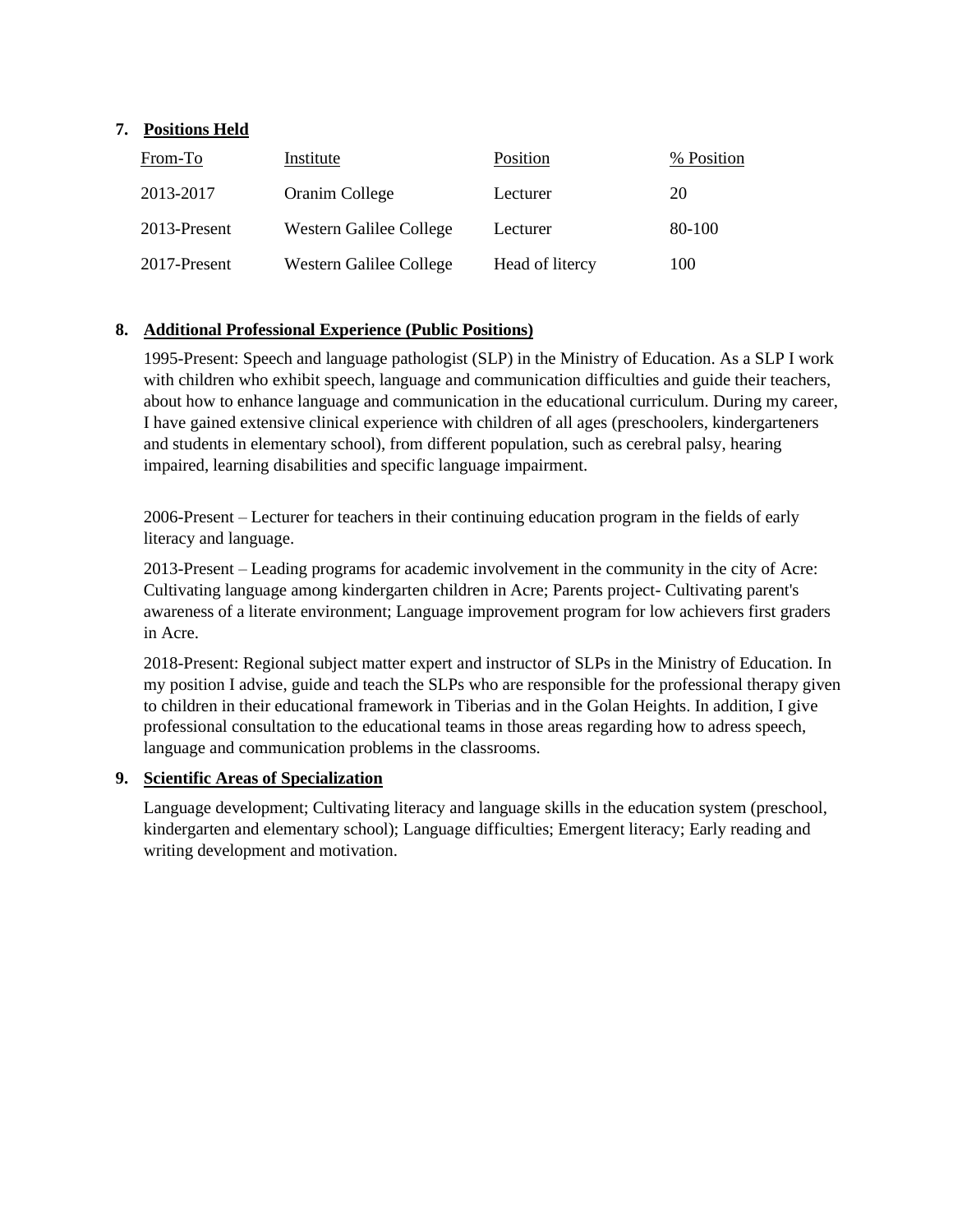#### **10. Miscellaneous**

#### **Posters Presented at Scientific Conferences**

| Date   | Name of<br>Conference                                                                                           | Place of<br>Conference | Subject of Lecture/Discussion                                                                                                                        | Role                   |
|--------|-----------------------------------------------------------------------------------------------------------------|------------------------|------------------------------------------------------------------------------------------------------------------------------------------------------|------------------------|
| 6.2012 | The 36th Annual<br>International<br>Academy for<br>Research in<br>Learning<br><b>Disabilities</b><br>Conference | Padua, Italy           | Effects of working memory and<br>reading acceleration training on<br>improving working memory<br>abilities and reading skills<br>among third graders | Presenter of<br>poster |
| 2013   | Brain, Mind and<br>Fluency                                                                                      | Haifa, Israel          | The relationships between<br>working memory abilities and<br>reading skills: A follow up study<br>from kindergarten to fifth grade                   | Presenter of<br>poster |

#### **11. Academic Profile**

In my academic work I am focused on three main research areas:

## **1. Language enrichment and development of early literacy skills among young children academic and community activities in the city of Acre**

It is known that the acquisition of the skills that are needed for reading and writing, doesn't start when the child enters school, but earlier in kindergarten or even in preschool. In addition, research has shown that children who demonstrate high language skills at young age show higher reading and writing achievements in school. Thus, it is very important to help young children obtain all the language and early literacy skills that they need before entering school. In the last years, I have been developing and implementing intervention programs that are oriented towards improving language and early literacy skills among kindergarteners in the city of Acre. The programs which use storybooks, are conducted in both Hebrew and Arabic, and data is gathered before and after the intervention program, to assess the children's improvements. In addition, I think it is very important to enrich the knowledge of the parents and their involvement in their children's language and literacy skills development. Therefore, I have been developing and implementing short courses (around four sessions each) for parents that contain theoretical and practical knowledge in areas like how to read books to young children, developing vocabulary, literacy concepts, phonological awareness, morphological awareness and writing with children. I assess changes in parents' attitude toward reading after the course. In the future, I would like to evaluate the contribution of the parents' courses to the children's achievements. In both programs, I apply academic knowledge and resources to help the community. The students in my courses are involved in all stages of the programs from planning through implementation, assessment and processing. I find this kind of activities very important to both to the academy and to the community, as it enables students to integrate academic and practical knowledge, and it promotes the language and literacy abilities of young children in the city of Acre.

## **2. Developing reading abilities and reading motivation from preschool through to elementary school**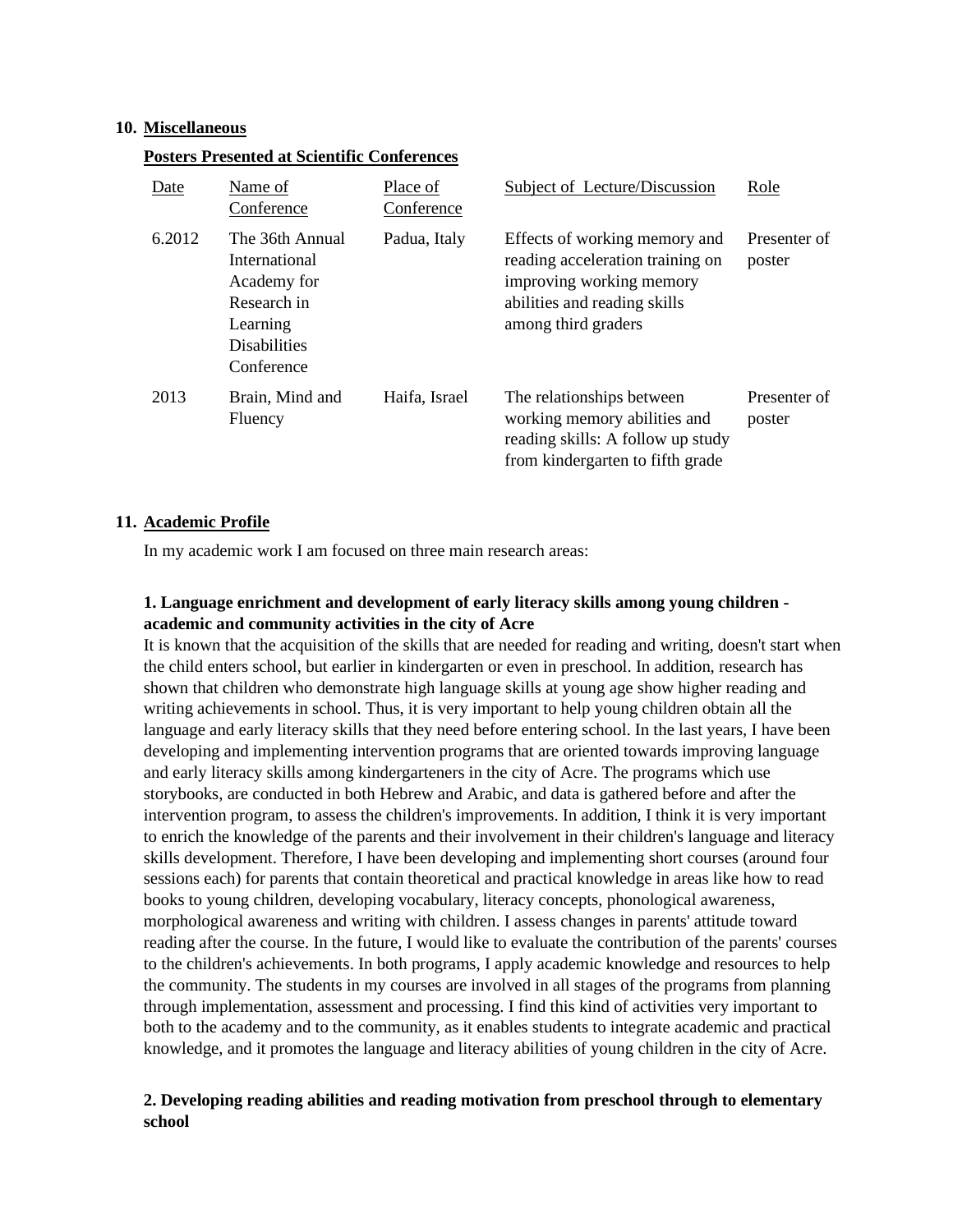Reading achievements are influenced by a broad variety of skills including reading motivation. In my work, I explore developmental aspects of reading abilities and reading motivation, and ways for improving both. I investigate the contribution of different training programs that use a reading acceleration program to improving reading skills- decoding, reading comprehension and fluency in different ages. In addition, I design and execute programs that combine reading acceleration with other activities that relate to different aspects of reading motivation, such as special reading materials, engaging reading activities, and the children's ability to choose the reading materials. The object of those programs is to improve reading motivation and to encourage children to be more involved in reading activities, and as a result to improve their reading abilities. I assess the relations between reading motivation and reading achievements in different ages and within children showing different reading profiles, as well as the development of motivation from preschool through to elementary school.

### **3. Morphological awareness and reading abilities**

Reading acquisition is a complex task for young children, that depend on the orthography characters of the written language as well as on their vocabulary and the morphological abilities. In my work I assess the role of morphological awareness in reading abilities among kindergarteners and elementary school students, who are reading Hebrew, and the influence of SES on those correlations. I'm also starting intervention studies, cultivating student's morphological knowledge in order to improve their reading abilities.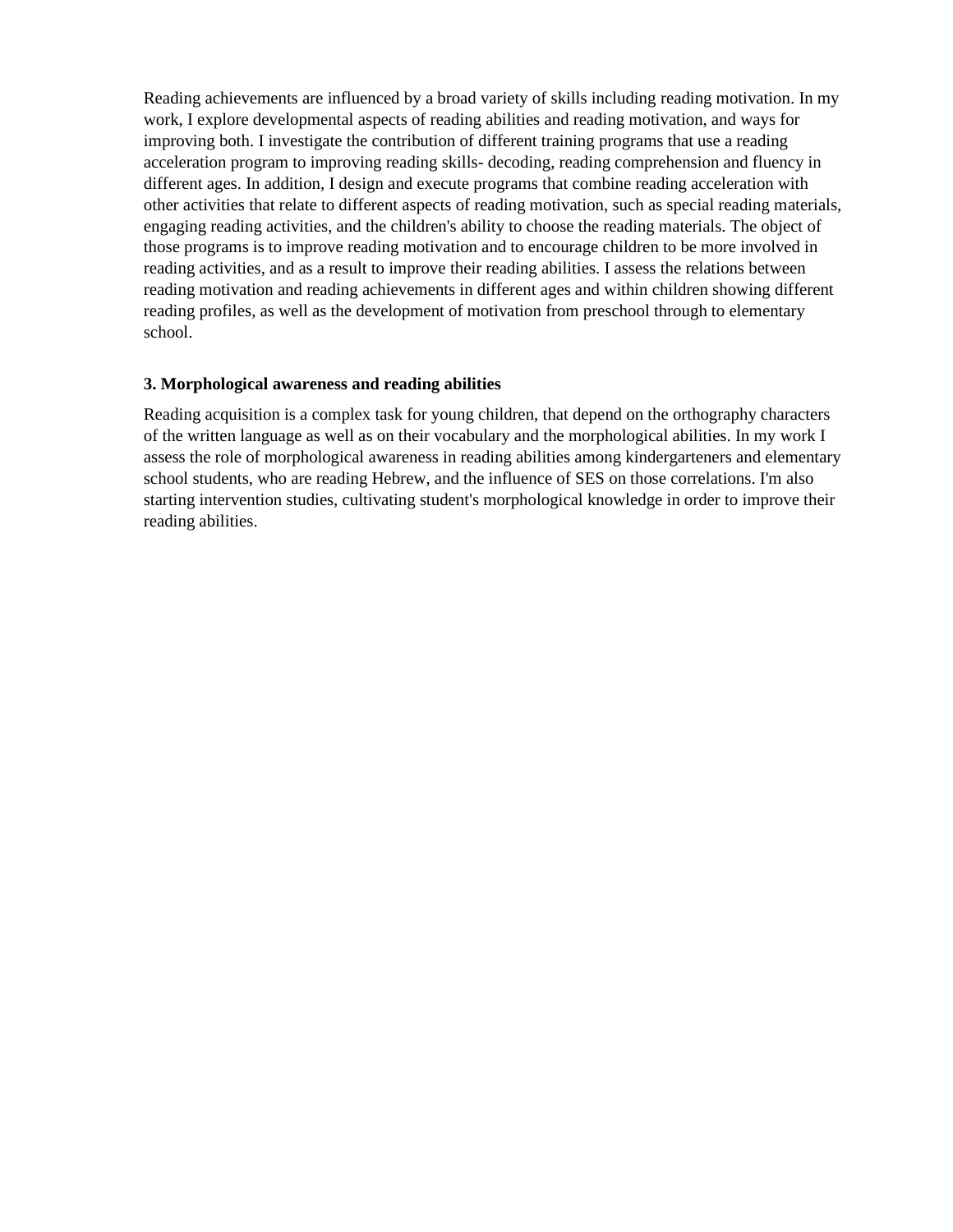## **Publications**

## **Nevo Einat, Ph.D.**

## **Refereed Publications**

### **Published**

- 1. **Nevo, E.**, & Breznitz, Z. (2011). Assessment of working memory components at 6 years of age as predictors of reading achievements a year later. *Journal of Experimental Child Psychology, 109*, 73- 90.
- 2. **Nevo, E.**, & Breznitz, Z. (2013). The development of working memory from kindergarten to first grade in children with different decoding skills. *Journal of Experimental Child Psychology, 114,* 217- 228.
- 3. **Nevo, E.**, & Breznitz, Z. (2013). Effects of working memory and reading acceleration training on improving working memory abilities and reading skills among third graders*. Child Neuropsychology, 20,* 752-765.
- 4. Shaul, S., & **Nevo, E.** (2015). Different speed of processing levels in childhood and their contribution to early literacy and reading abilities. *Early Childhood Research Quarterly, 32*, 193-203.
- 5. **Nevo, E.**, & Bar Kochva, I. (2015). The relations between early working memory abilities and later developing reading skills: A longitudinal study from kindergarten to fifth grade. *Mind, Brain and Education, 9*, 154-163.
- 6. **Nevo, E.**, Brande, S., & Shaul, S. (2015). The effects of two different reading acceleration training programs on improving reading skills of second graders. *Reading Psychology, 37,* 533-546.
- 7. Vaknin-Nusbaum, V., Sarid, M., Raveh, M., & **Nevo, E.** (2016). The contribution of morphological awareness to reading comprehension in early stages of reading. *Reading and Writing*, 1-20.
- 8. Vaknin-Nusbaum, V., & **Nevo, E.** (2017). A Joint interactive storybook intervention program for preschool and kindergarten children. *Reading Psychology*, 38(3), 231-261.
- 9. **Nevo, E.**, & Vaknin-Nusbaum, V. (2018). Enhancing language and print concepts skills by using storybook reading in kindergarten. *Journal of Early Childhood Literacy*, *18*(4), 545-569. DOI: 10.1177/1468798417694482.
- 10. Vaknin-Nusbaum, V., **Nevo, E.**, Brande, S. & Gambrell, L. (2018). Developmental aspects of reading motivation and reading achievement among second grade low achievers and typical readers. *Journal of Research in Reading*, *41*(3), 438-45. DOI: 10.1111/1467-9817.12117.
- 11. Vaknin-Nusbaum, V., & **Nevo, E.** (2018). Joint reading of informational science text versus narrative stories: How does each affect language and literacy abilities among kindergarteners? *Reading Psychology*, *39*(8)*,* 787-819. DOI: 10.1080/02702711.2018.1547343
- 12. Bar Kochva, I. & **Nevo, E.** (2019). The relations of early phonological awareness, rapid-naming and speed of processing with Hebrew spelling and reading: A longitudinal examination. *Journal of Research in Reading*, *42*(1), 97-122. DOI:10.1111/1467-9817.12242
- 13. **Nevo, E.**, Vaknin-Nusbaum, V. & Gambrell, L. (2019). Reading motivation in kindergarteners and 1st-Graders. *Journal of Research in Childhood Education*, *33*(4), 610-622, DOI: 10.1080/02568543.2019.1647316
- 14. **Nevo, E.**, & Vaknin-Nusbaum, V. (2020). Enhancing motivation to read and reading abilities using motivational reading activities among first graders. *Educational Psychology*, 40(1), 22-41. DOI: 10.1080/01443410.2019.1635680